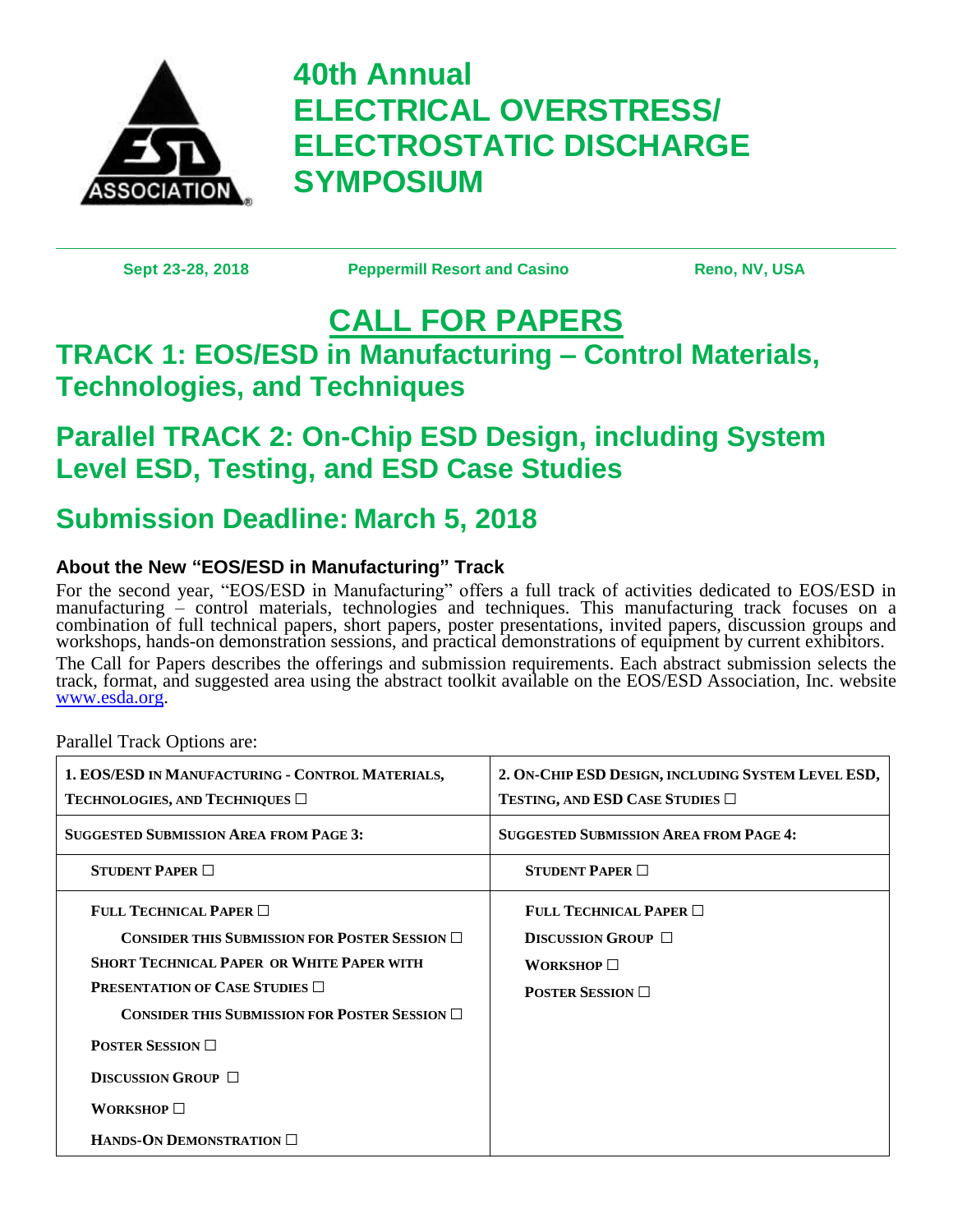## **EOS/ESD Symposium CALL FOR PAPERS**

## **TRACK 1: EOS/ESD in Manufacturing – Control Materials, Technologies, and Techniques**

**Parallel TRACK 2: On-Chip ESD Design, including System Level ESD, Testing, and ESD Case Studies Submission Deadline: March 5, 2018**

## **About the EOS/ESD Symposium**

EOS/ESD Association, Inc. is sponsoring the 40th Annual Symposium on Electrical Overstress (EOS) and Electrostatic Discharge (ESD) effects. The Symposium is dedicated to the understanding of issues related to electrostatic discharge and electrical transients / overstress, and the application of this knowledge to the solution of problems in consumer, industrial, and automotive applications, including electronic components and manufacturing, as well as in systems, subsystems, and equipment.

#### **Papers/Contributions**

The Technical Program Committee solicits symposium contributions, including data and analysis that advance the state-of-the-art knowledge, enhance or review the general knowledge, or discuss new topics related to EOS/ESD.

### **Electronic Submissions**

Abstract submissions shall be made electronically via an emailed PDF file to **info@esda.org**. One file for each submission is required.

#### **Deadlines**

**The abstract submission deadline is Monday, March 5, 2018. Abstracts not meeting guidelines may not be accepted**. The final submission deadline for the finished papers is Friday, June 8, 2018. **ESDA reserves the right to withdraw any paper or presentation that does not meet the guidelines, including deadlines. Your paper MUST be submitted by the deadline**. Final full technical papers will be limited to a maximum of 10 pages - guidelines will be provided after acceptance of the paper.

#### **Paper Acceptance**

The Technical Program Committee accepts unpublished papers for peer review with the understanding that the author will not publish the work elsewhere prior to presentation at the Symposium. Presentation of your work at the earlier International ESD Workshop (IEW) or the Symposium for Manufacturing Issues will not preclude your Annual Symposium abstract submission. The submission must follow guidelines and be expanded significantly in the abstract submission for the EOS/ESD Symposium. Publication of accepted papers in any form prior to presentation at the Symposium may result in the paper being withdrawn from the Symposium Proceedings. Authors must obtain appropriate company and government clearances prior to submitting their abstracts.

### **Paper Awards and Recognition**

Awards are presented annually for the Symposium Outstanding Paper (selected by Symposium attendees), the Best Paper (selected by the Technical Program Committee), and the Best Student Paper. The Best Paper is considered for presentation at the RCJ EOS/ESD Symposium in Japan. The Outstanding Paper is considered for presentation at the ESD Forum in Germany. Eligible student contributions for the Best Student Paper Award should be marked as such by the authors at the time of abstract submission.

*Accepted full technical papers covering selected topics may be considered for review for invited publications in IEEE Transactions on Device and Materials Reliability (TDMR), IEEE Transactions on Electron Devices, the Microelectronics Reliability Journal, the Journal of Electrostatics, or other appropriate publications.* 

Sponsored by EOS/ESD Association, Inc. in cooperation with IEEE. Technically co-sponsored by the Electron Devices Society.

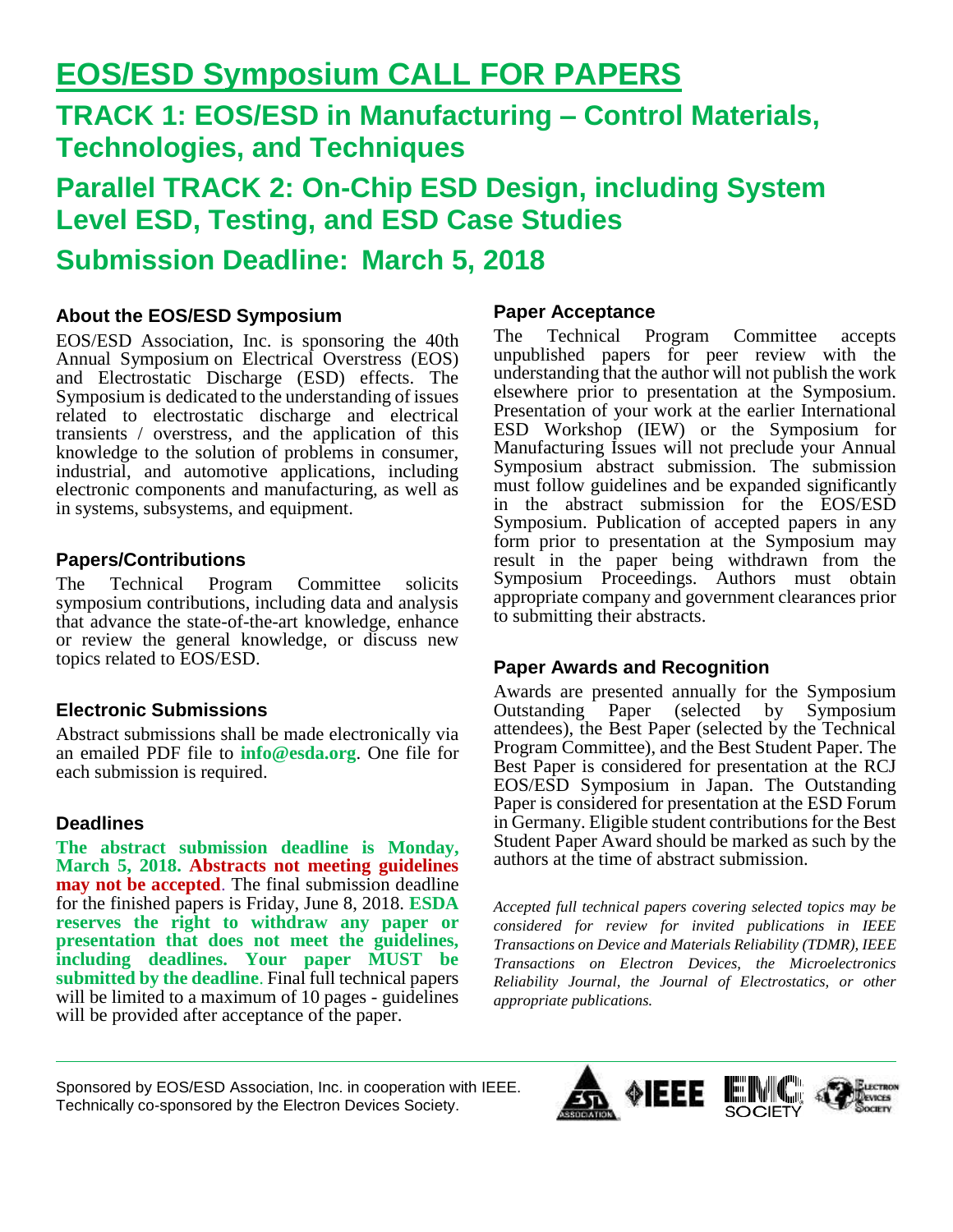#### **A. Full Technical Paper**

Authors must submit a maximum 50 word abstract and 4-page maximum summary of their work. The summary must clearly state the purpose, results (e.g., data, diagrams, photographs, etc.), and conclusions of the work. Summaries must also include references to prior publications and state how the work enhances existing knowledge. Authors suggest the appropriate technical area related to their submission. Authors are required to use the abstract submission toolkit available on the EOS/ESD Association, Inc. website [www.esda.org.](http://www.esda.org/)

## **B. Short Technical Paper or White Paper with Presentation of Case Studies**

Authors must submit a maximum 50 word abstract and 2-page maximum summary of their work. The summary must clearly state the purpose, results (e.g., data, diagrams, photographs, etc.), and conclusions of the work. Summaries must also include references to prior publications and state how the work enhances existing knowledge. Authors suggest the appropriate technical area related to their submission. Authors are required to use the abstract submission toolkit available on the EOS/ESD Association, Inc. website [www.esda.org.](http://www.esda.org/)

#### **C. Poster Session**

Authors must submit abstracts in the form of a short PowerPoint presentation. After the title slide, the second slide of the presentation should describe the objective and significance in a maximum 200 word summary. The abstract presentation should not exceed 5 additional slides; with representative data and figures that will be the foundation for the longer poster maximum of 24 slides that you plan to present. A formal five minute presentation is given by each author followed by the poster session. Authors are required to use the abstract submission toolkit available on the EOS/ESD Association, Inc. websit[e www.esda.org.](http://www.esda.org/)

#### **D. Workshops and Discussion Groups**

Proposals for workshops and discussion groups must be submitted with an abstract describing the proposal. The abstract toolkit is used to indicate participation as a workshop moderator or committee participant. **Workshops** address fundamentals and generally accepted techniques. Topics consider present and future challenges and solutions to problems. **Discussion Groups** address EOS/ESD novel ideas. Ideas consider new developments or common myths dispelled. The discussion should encompass some provocative points of view.

#### **E. Hands-on Demonstration Sessions**

Proposals for hands-on demonstrations of measurement techniques must be submitted with an abstract defining the presentation and measurement. Authors complete a presentation describing the measurement technique followed by a hands-on station for attendees to perform the measurement as described. Application, limitations, and common pitfalls should be discussed. Authors are required to use the abstract submission toolkit available on the EOS/ESD Association, Inc. websit[e www.esda.org.](http://www.esda.org/) (Note: ESDA does not provide equipment).

#### **Track 1 Suggested Submission Areas:**

- ESD Packaging and Handling Procedures
- EOS/ESD Detection and Measurement Techniques
- ESD Facility Design, Mitigation in Test and Manufacturing; Ionization
- Manufacturing EOS/ESD Case Studies, Reviews and Analysis
- EOS/ESD Process Assessment
- ESD Control Materials and Use of Antistatic Materials
- ESD Issues in 2.5D & 3D Stacking and TSV
- Control Program Topics (Cost/Benefit Analysis, training, etc.)
- ESD control in Graphic Arts, Explosives & Pyrotechnics, Oil/Petroleum/Biomedical/Chemical Industry
- Standards Comparison and Analysis

#### **Contact information for questions or further information:**

#### **EOS/ESD Association, Inc. Lisa Pimpinella**

EOS/ESD Association, Inc. 7900 Turin Road, Building 3 Rome, NY 13440 USA Phone: (+1) 315-339-6937

**Technical Program Chair Lorenzo Cerati**

**STMicroelectronics** Agrate Brianza, Italy Phone: (+39) 039-603-7325

e-mail: info@esda.org

e-mail:lorenzo.cerati@st.com

**EOS/ESD in Manufacturing Chairs:** Wolfgang Stadler, Intel Deutschland GmbH; Michelle Lam, IBM